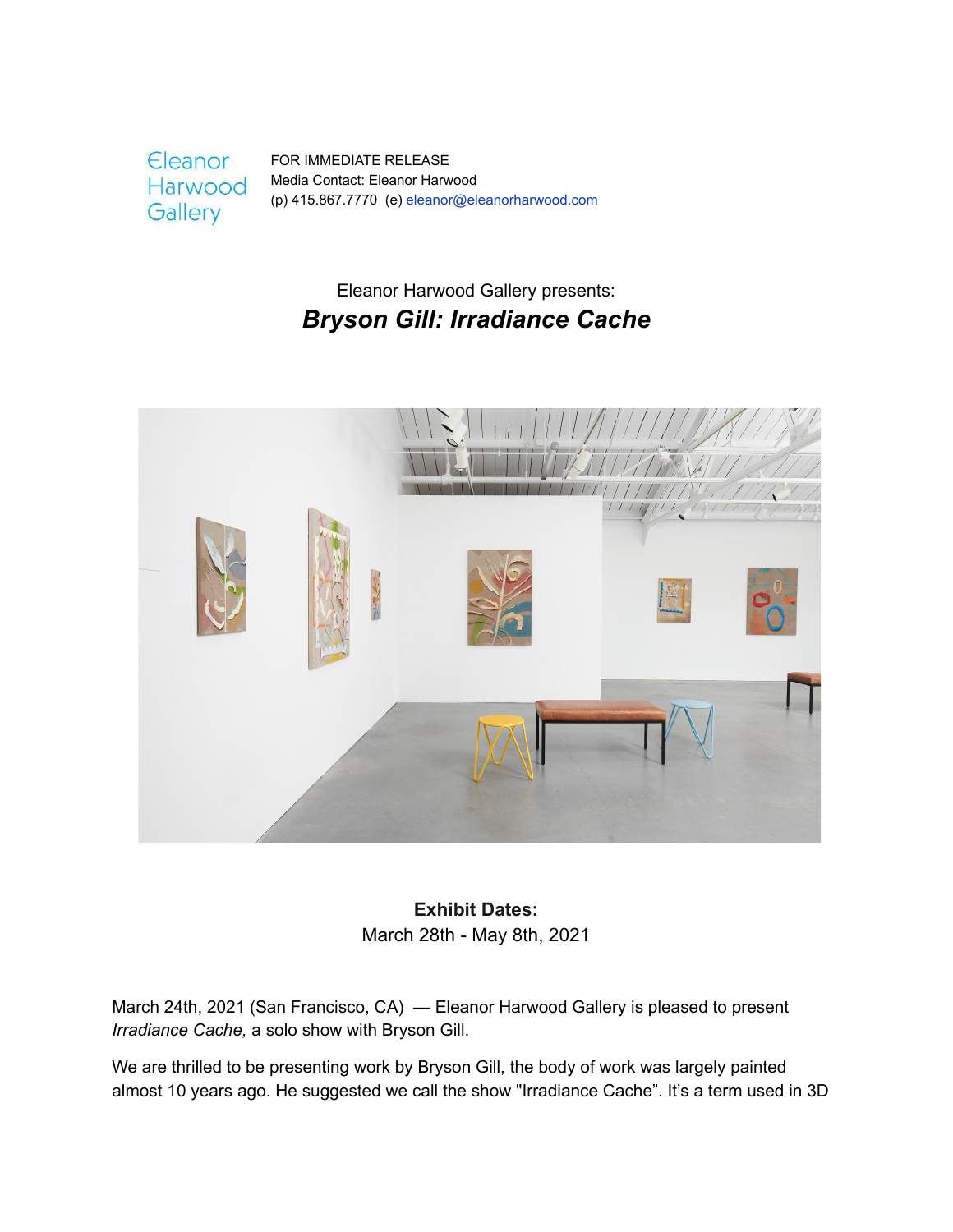rendering that refers to light hitting the surface of an object and storing that information in a cache so that with each re-rendering the computer doesn't have to recalculate the entire scene. The computer just calculates any new information and adds it to the existing cache. It's an efficiency process for visual calculations. He went on to explain that "in loose metaphorical terms it's similar to how I would pre-make a pile of photographed paper compositions and then just pick one to make one of those paintings from that photo". "Cache" also resonates because we are accessing his cache of paintings to bring together a show that celebrates his influence on Bay Area painting.

Many of these paintings were exhibited at Triple Base Gallery. The gallery was an influential project space run by Dina Pugh and Joyce Grimm. The gallery exhibited artwork, focused on collaborative projects, site-specific works, curatorial experiments, and intellectual engagements with the community at large. They were not a commercial gallery per se but did exhibit and sell works by an impressive roster over the years they were open.

Recently, Andrew Berg Sweeney posted a painting by Bryson Gill to his Instagram account. Andrew is the owner of Small Works which is an incredible framing and custom woodworking company. He also used to be the curator for Tartine (a bakery) in the Mission. I took notice because I had always loved Bryson's painting and quite a few of the artists I work with have brought him up over the years. I hadn't followed along with his career and didn't really know what he was up to.

It turns out his painting life took a pause because of a serious bout with cancer and then major success in his professional life as a photo stylist. Looking through his current website for his professional work we see the same attention to arrangement and tempo that his paintings show.

Stephen Cummings describes Gill's painting beautifully; "Far from being old-fashioned, Gill's approach is fresh and exciting. He's embraced the painted focus of Modernism, allowing his 'paper' forming strokes to rise from the linen surface of each painting in unabashed impasto. These marks are as much paint as they are mimics of paper texture, abjuring the smoothness of traditional trompe l'oeil in favor of something not nearly so fussy, yet even more convincing. Meanwhile, the paintings' 'cast shadows' are soft as can be, so thin as to appear stained into the fabric, and masterfully carrying off the illusion of depth. In this way, the artist has achieved the Postmodern joke of literal/representational simultaneity. It's a trompe l'oeil — but! no, it's just paint strokes."

We are in a moment in San Francisco where many businesses have closed due to Covid. The glut of empty commercial real estate mirrors that of 2008. We are potentially on the cusp of an incredibly creative time for young people who might just grab the opportunity to fill spaces with creative innovation. Andrew Berg, Dina Pugh, Joyce Grimm and I were all part of a gritty, can-do version of the art world in San Francisco that capitalized on the ability to be nimble and work with cheap spaces or flexibly within already existing spaces such as Tartine. Bryson's work ties